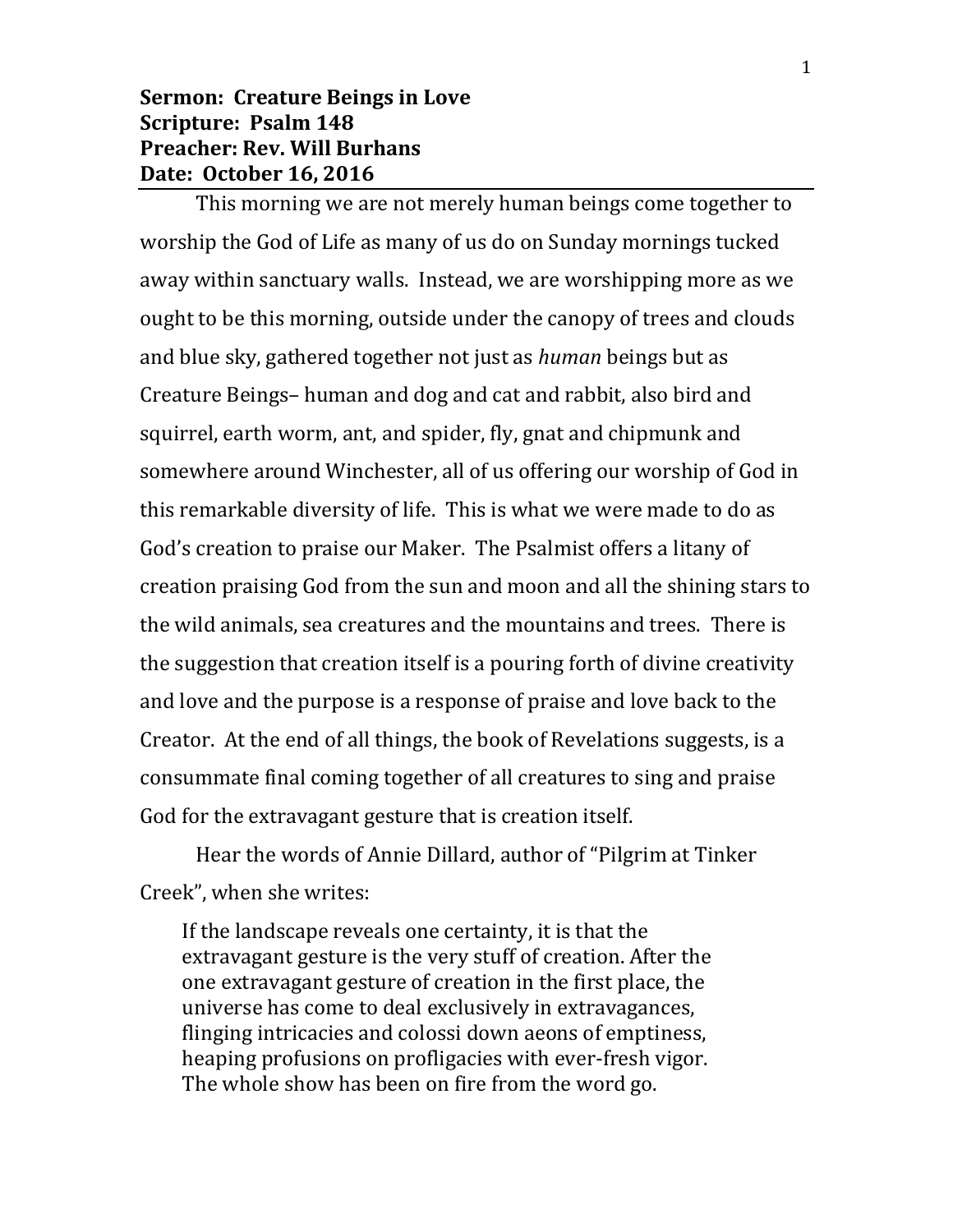It is a small and distorted vision that sees God like a monarch on a throne who sits over a static world as a judge keeping things in order, rewarding good behavior and punishing bad. This is not the God that Jesus Christ came to reveal but rather more the God that Annie Dillard speaks of – a God of extravagances and grace drawing forth the processes of the world in endlessly creative ways, not separate and distant from us but a presence we participate in, from which we draw our very life's vitality and without whom all of life would cease to be unfolding and evolving and cease to be.

So we gather as Creature Beings participating in this extravagant gesture of life, participating in the very presence of God as one creation. The animals that we have brought with us to worship and that we bring forth for blessing are not lesser beings than ourselves within God's divine household, but equally they are God's creation. And the love we feel for them is not a lesser love than we might feel for another human being but rather that love and all love participates in God's love that brought forth and brings forth all creation.

Our animal companions draw out of us an attentiveness and love, a gentleness and care, a dependency and patience that helps fill the world with more of those qualities…and for this we are grateful for this world could use some more of those qualities, couldn't it? Especially, in this time of election news and twitter exchanges, the taking sides and the demonizing of the other, we need to be sure at times to turn off the TV and come into the presence of our animal companions, get on the floor with them, look into their eyes, and allow them to teach us what